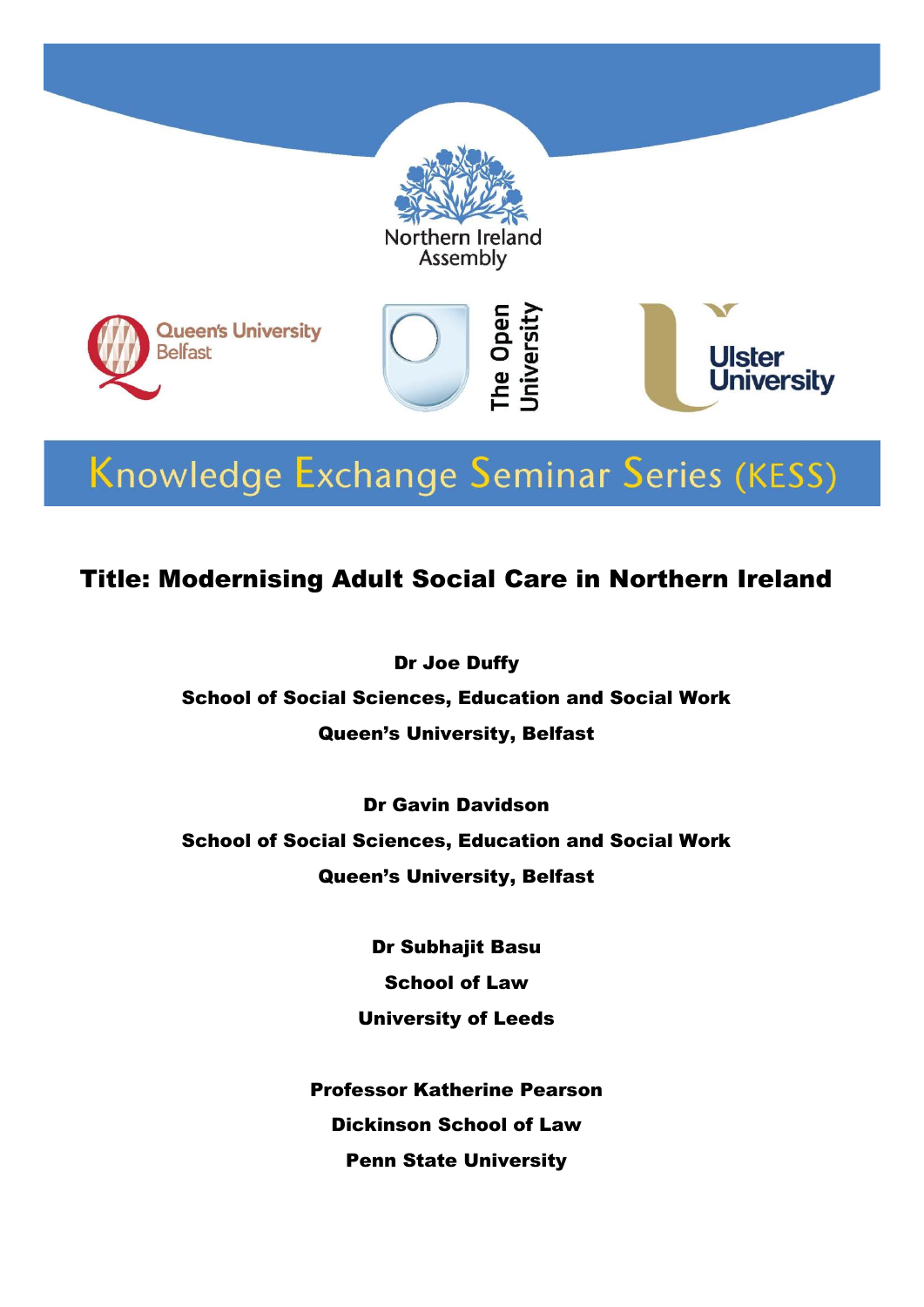#### **Introduction**

In June 2015, the Commissioner for Older People for Northern Ireland (COPNI) published *Modernising Adult Social Care in Northern Ireland* in response to the findings from research conducted by a team of academics from Queen's University, Leeds University and Penn State University (U.S.A.) (see Duffy, Basu, Davidson and Pearson, 2015).

The primary aim of the original research was to present the Commissioner with options for legal reform to adult social care provisions for older people in Northern Ireland. This was in recognition of the fact that the range of Northern Ireland's existing adult social care legislation dates back over forty years and is typified by disparate and dated pieces of law which are disconnected and void of thematic coherency. The current legislation governing adult social care in Northern Ireland is provided through a myriad of laws dating back to 1978 where, in some instances, the language and terminology used is both outdated and oppressive. In order to investigate possible options for legal reform, the following objectives underpinned the research:

#### **Research Objectives**

- 1. To identify gaps and issues in current legislative framework.
- 2. To compare existing law and practice in Northern Ireland with law and best practice in other jurisdictions.
- 3. To recommend changes or identify options for the current Northern Ireland framework.
- 4. To participate in a roundtable event with stakeholders to discuss outcomes and recommendations.

#### **Methodology**

The findings from this research were based on an international literature review of adult social care in the local, national and international contexts. A Rapid Evidence Assessment (REA) method was used to identify, select and analyse the literature relevant to this review. REAs provide a rigorous, open and effective means of evaluating what is known on a topic and are particularly suited to projects where the potential literature is very broad but the themes from the evidence are needed to inform policy direction (Government Social Research Centre and the Evidence for Policy and Practice Information and Coordinating Centre (2013). The key stages of this particular REA involved: developing search strategies and identifying appropriate databases; screening the results against agreed inclusion criteria; assessing the quality of the included results; extracting the key findings from the included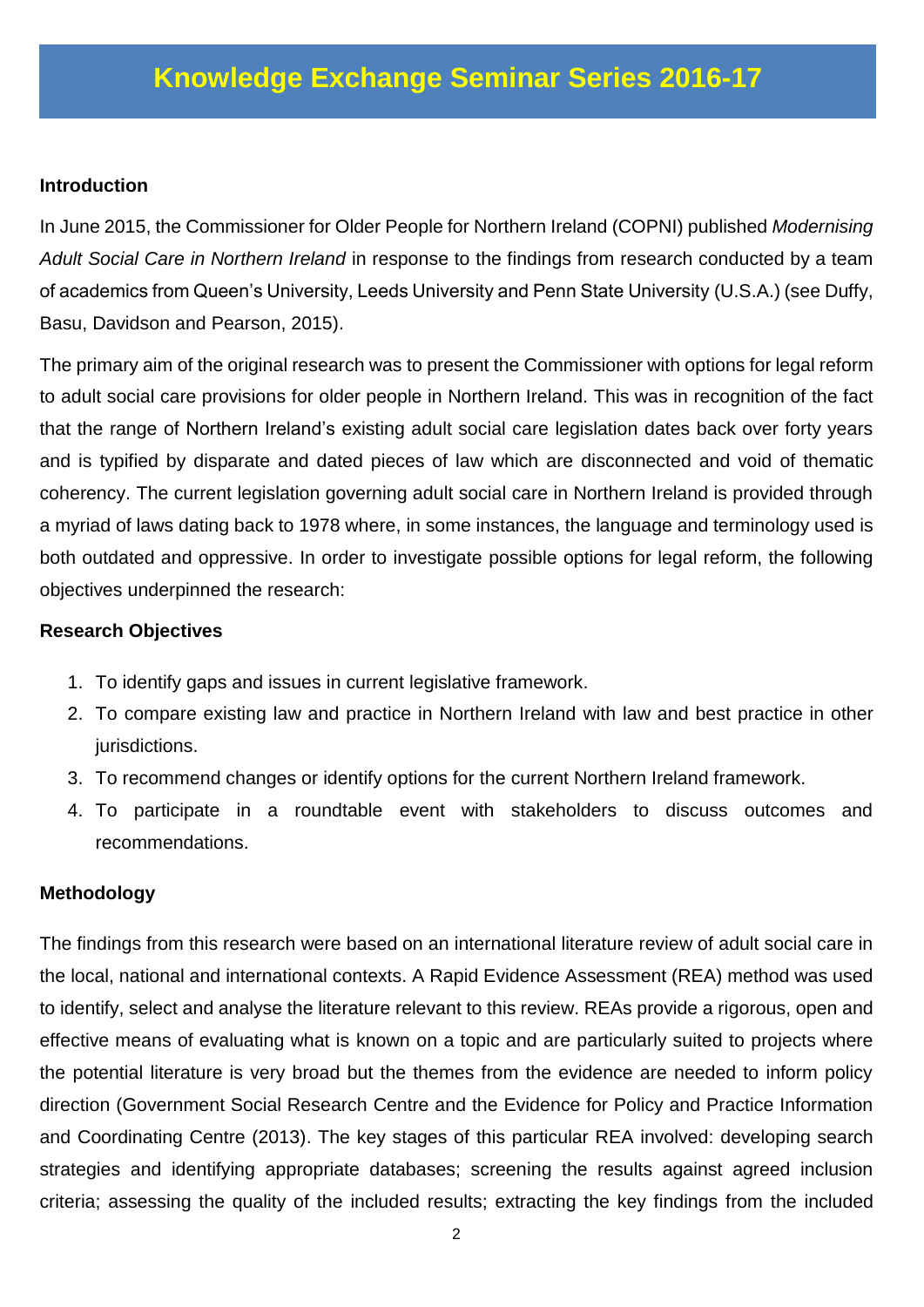results; and providing a synthesis of the key themes to inform the discussion and recommendations of the review**.** The final research report recommendations are thus directly linked in with the evidence gathered by the research team across different countries with contrasting systems of welfare. The following countries were included in the Review: Northern Ireland, England, Scotland, Wales, Republic of Ireland, Denmark, Sweden, India, Canada (Ontario), Australia (Victoria) and the United States (including Pennsylvania, Florida and Maine as State examples).

The recommendations from this research on how best to reform Adult Social Care for the future in Northern Ireland have therefore been developed by reviewing Northern Ireland's existing position in terms of law and policy in comparison with international good practice.

#### **Recommendations**

- 1. There should be a new single legislative framework for Adult Social Care with accompanying guidance for implementation. This could either be new or consolidated legislation, based on human rights principles, bringing existing social care law together into one coherent framework.
- 2. **All older people in Northern Ireland should be offered a Support Visit upon attaining 75 years by an appropriately trained professional. This will be based on principles of choice and self-determination and is aimed at helping older people to be aware of the support and preventative services that are available to them.**
- 3. Increasing demands for health and social care reinforce the importance of considering how these services should be funded. All future funding arrangements must be equitable and must not discriminate against any group, including older people, who may have higher levels of need.

The review of adult social care in Northern Ireland in comparison to other jurisdictions led to the conclusion that the legal system for social care provision in Northern Ireland needs to be amended. The Rapid Evidence Assessment revealed examples in several countries where this has occurred and is effective as a mechanism for addressing the needs of older people in a clear and consistent manner. The review also uncovered consistency in several countries in the value that is placed on **preventative services** and the importance of service provision against a legislative backdrop built on human rights based principles (Scharlach & Lehning, 2016). An integrated health and social system has served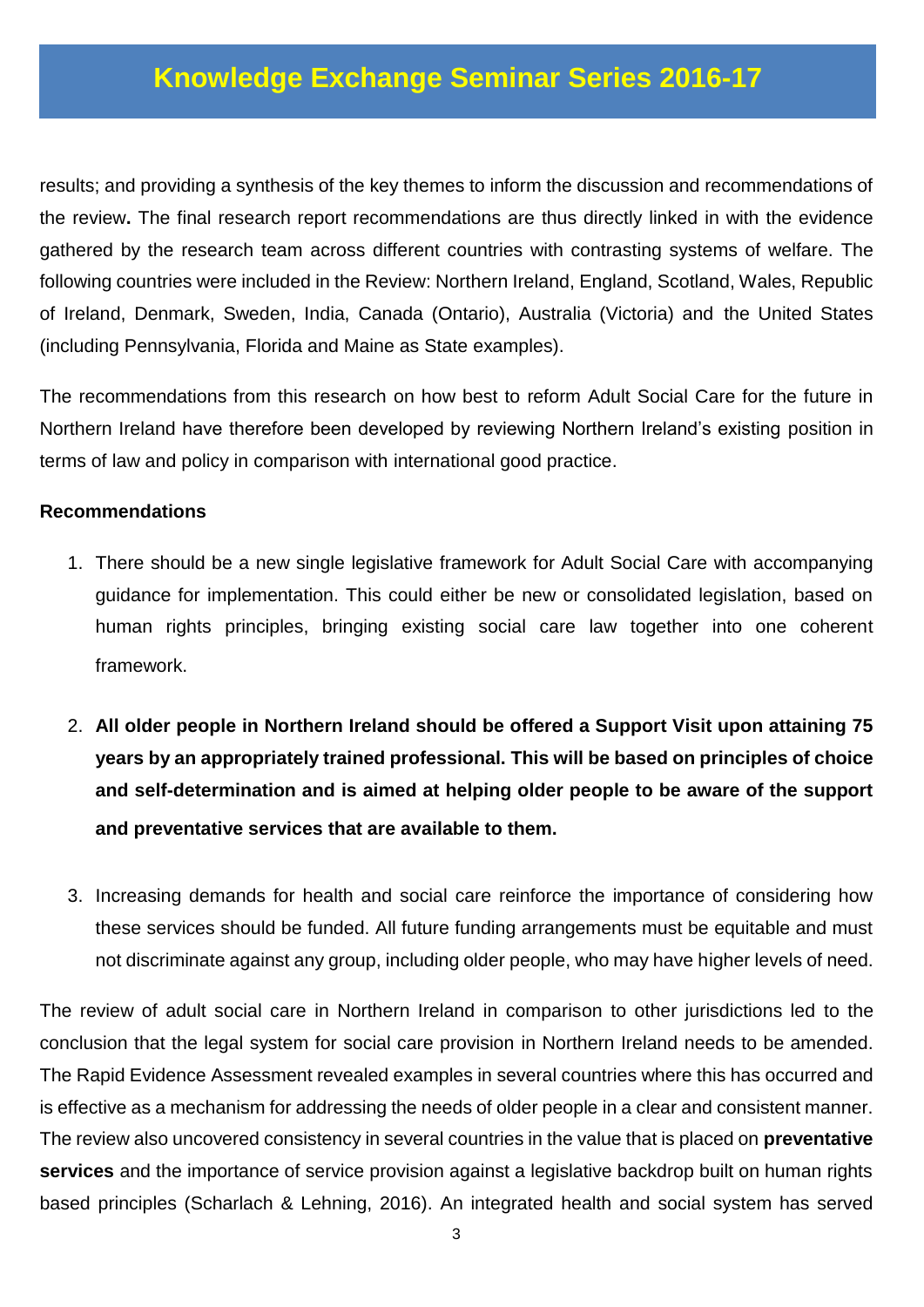Northern Ireland well for over forty years, particularly during a troubled period of our history, but the research noted inconsistencies in regard to disparities in service provision across the domains of health and social care.

**Prevention** was a theme that was apparent in the research team's review of adult social care in the United Kingdom and Scandinavia, in particular. The idea of introducing **Support Visits** for older people when they are 75 years old could be one important way in which older people's social care needs could be adequately addressed and responded to.

#### **Introducing Support Visits for Older People in Northern Ireland**

The specific recommendation to introduce Support Visits to all older people in Northern Ireland came directly from the research team's review of adult social care in Denmark where **Preventive Visits** are an established aspect of care provision for older people. Denmark is a country not much bigger in population than Northern Ireland where a progressive system of social welfare built on person centeredness, choice, autonomy and empowerment has developed (Rostgaard, 2012).

The system in Denmark is particularly typified by the following:

- 1. **Preventive Visit Scheme** whereby older people (75+) receive a visit twice per annum to determine their need for social care services.
- 2. One overarching piece of legislation in the Consolidation Act on Social Services to holistically meet the needs of the adult social care population.
- 3. Adoption of the concept 'ageing in place' to concretely shift service provision to the 'home' environment for older people.
- 4. Including the concept of 'choice' in the fabric of legislation.

(cited from Duffy, Basu, Davidson and Pearson (2015:16)

The Preventive Visit is legally mandated through Denmark's Consolidation Act on Social Services wherein it is described as follows: "The municipal council shall offer preventive home visits to all citizens who have attained the age of 75 and are residents of the municipality. The municipal council shall offer at least one annual preventive home visit."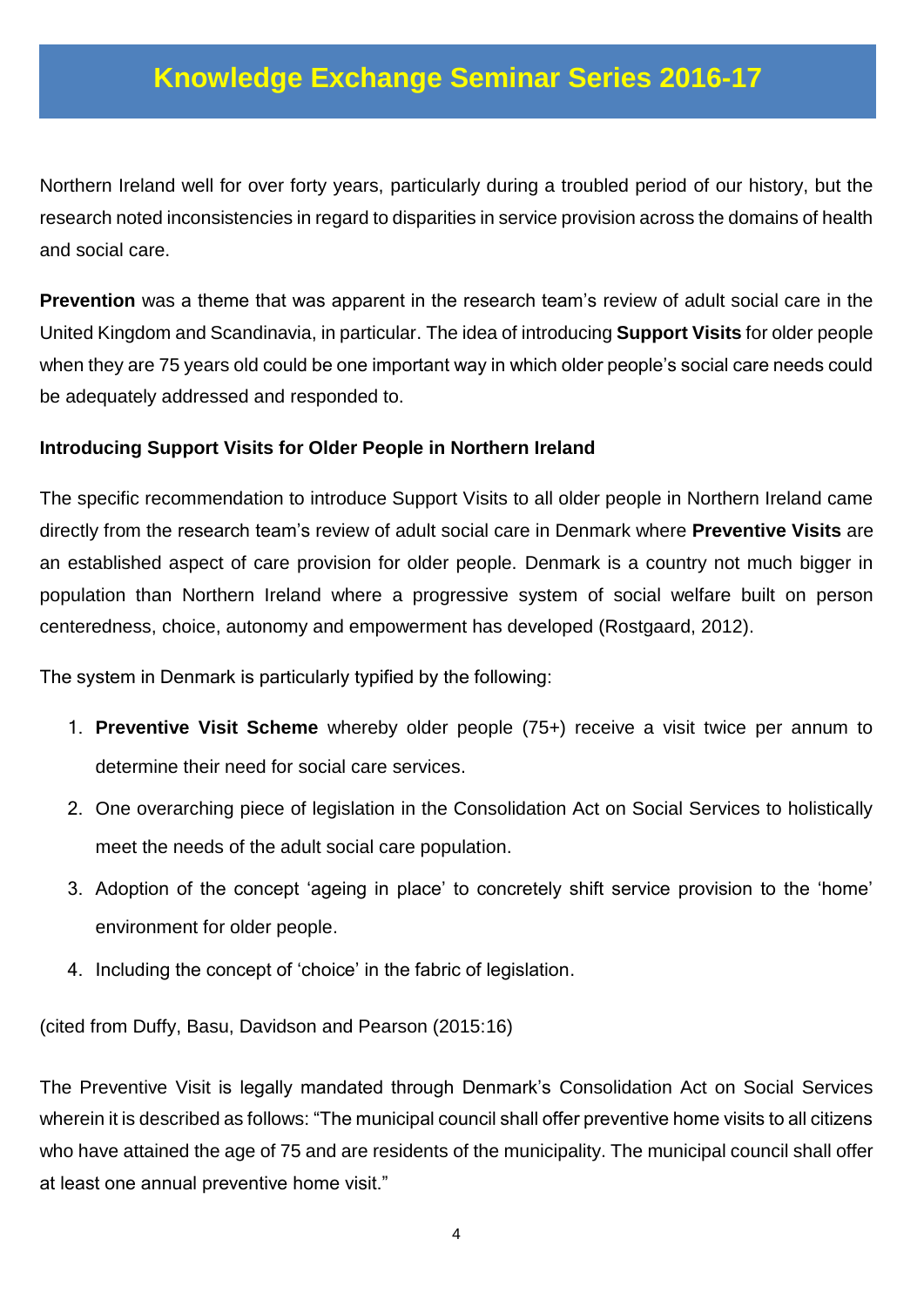(Section 79a, Consolidation Act no.1093 of 5 September 2013).

Prior to their introduction on a statutory basis in Denmark, the effectiveness of these Preventive Visits were also examined through randomized control trials which found reductions in hospitalisations and nursing home admissions for older people with associated cost efficiencies, improvements in functional ability and improved mortality (Elkan *et al* 2001; Stuck *et al*.2002; Vass *et al*, 2002; Rostgaard *et al*, 2011). The focus of this visit is on needs assessment and helping continue planning for sustained independent living (Schulz, 2010).

The introduction of these type of annual Support Visits to Northern Ireland would align both with meeting the expressed needs and wishes of older people as well as aligning with the requirements of current policies such as *Transforming Your Care* (2011) and *Delivering Together* (2016).

#### Meeting the Needs and Wishes of Older People

Following the completion of the research, the Commissioner for Older People for Northern Ireland (COPNI) was keen to obtain the views of older people about the recommendations being put forward in the report. For this reason, an engagement programme was undertaken by COPNI in collaboration with Age NI to "test" the recommendations against the real life experiences, concerns, and barriers identified by current users, carers and potential future users of adult social care (Age NI, 2015). In total 58 older people, including current and potential future users of adult social care together with family members or carers, across a range of domiciliary, day care and group settings, participated in this engagement process.

The view was strongly expressed by older people and their families and carers about not knowing what they are entitled to under current law and policy in Northern Ireland. The following quote supports this latter point in regard to rights and entitlements: "It is important for older people to know their rights, if *older people don't know they will never ask for them and won't get the help they need"* (COPNI, 2015).

The focus on Prevention through provision of a Support Visit was positively received. It was felt that this would enable older people to exercise choice and control rather than having to make life changing decisions at a time of crisis which so often is the case for many older people in their first encounter with the adult social care system.

#### **Consistent with current policy**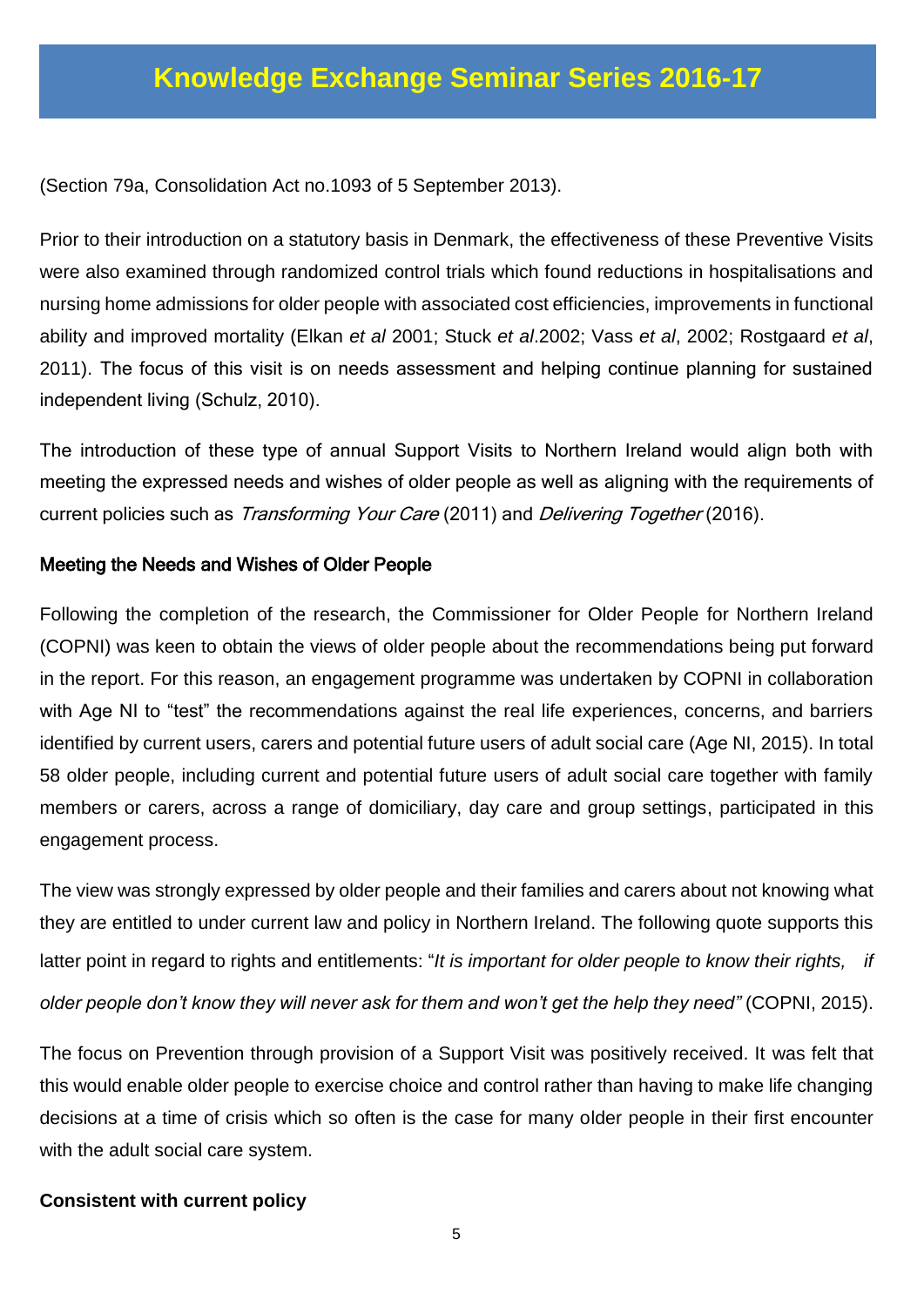*Transforming Your Care(TYC)* (2011) is undergirded by the principle of the person being at the centre of their care and that such care should be prioritized within the community setting as opposed to hospital when it is within the person's best interests. This key policy roadmap also highlights the importance of prevention alongside its person centeredness focus. The introduction of a Support Visit to Northern Ireland would therefore fit alongside these core established principles of TYC. With the focus on prevention, the Support Visit would allow an older person to clearly express choice and control over services and help that they might wish to access when made aware of their rights and entitlements by the suitably qualified professional undertaking the Visit.

*Health and Wellbeing 2026 - Delivering Together* (DOH,2016), recently published by the Department of Health, in response to the recommendations from the review led by Professor Rafael Bengoa, who was tasked with ways of responding to the many challenges in Northern Ireland's Health and Social Care System, is also very relevant as a policy context. At the heart of *Delivering Together* is a call for partnership working, co-production and co-design with service users, patients, families and care providers. The provision of a Support Visit provides an early creative and innovative opportunity for older people to actively engage with staff in influencing and co-producing the type of help and support that would assist in maximizing and promoting their continuing, independent living in the community.

#### **Implementing a Support Visit to Northern Ireland – Next Steps**

The idea of introducing a Support Visit for all older people in Northern Ireland has been informed by the evidence from the research conducted by Duffy et al (2015) on behalf of the Commissioner for Older People for Northern Ireland. As stated in the research report, such a Visit has to be based on the key principles of choice, control and partnership with older people otherwise its person centered ethos would be devalued and diminished. It would seem very timely to consider the introduction of Support Visits in Northern Ireland by piloting these in one of Northern Ireland's Health and Social Care Trusts. Accompanying such a pilot, it would be necessary to undertake a careful evaluation of effectiveness similar to the work conducted in Denmark prior to its adoption officially into policy.

#### **References**